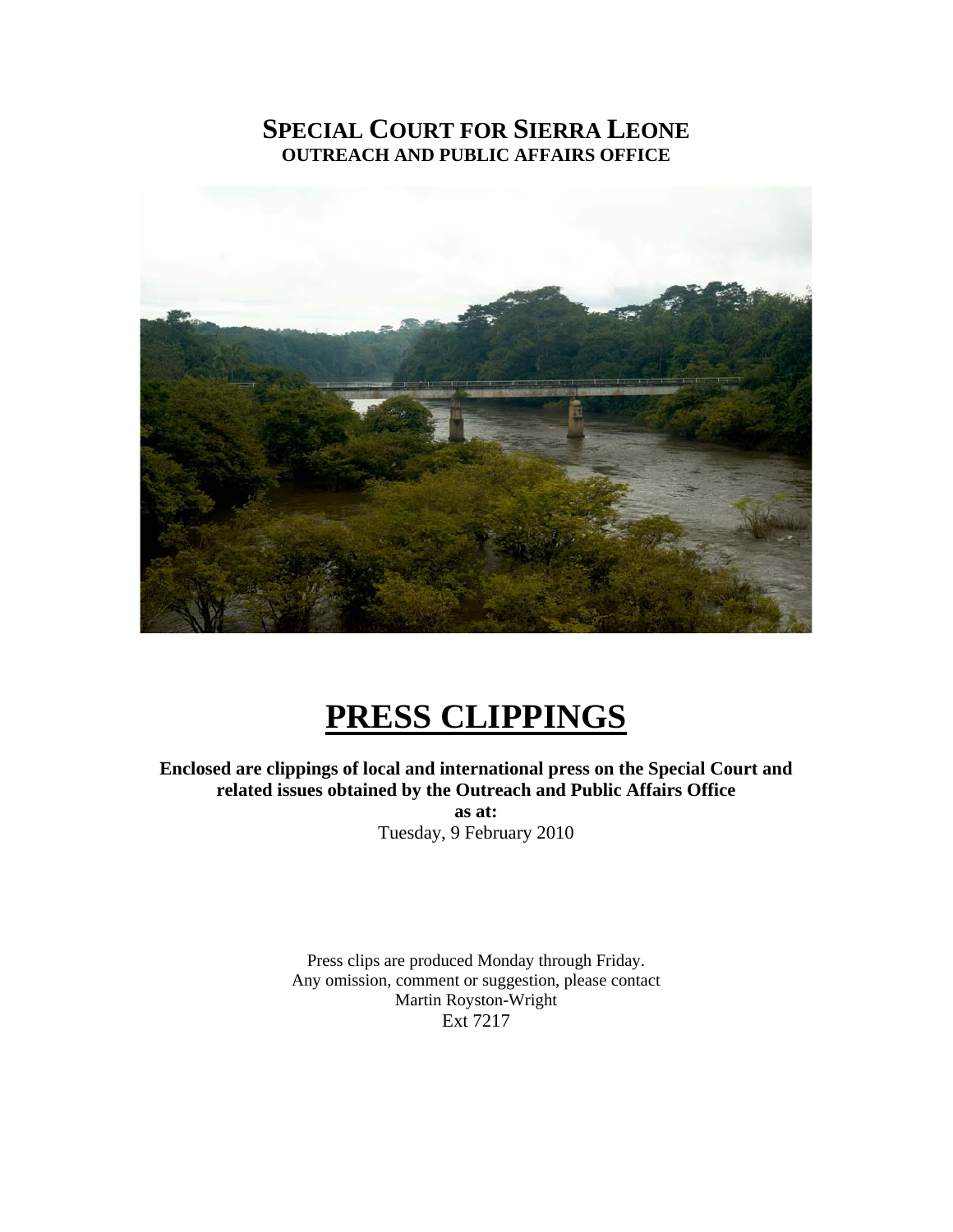| Page 3       |
|--------------|
| Page 4       |
| Page 5       |
|              |
| Page 6       |
| Pages $7-10$ |
| Page 11      |
| Pages 12-16  |
| Pages 17-18  |
|              |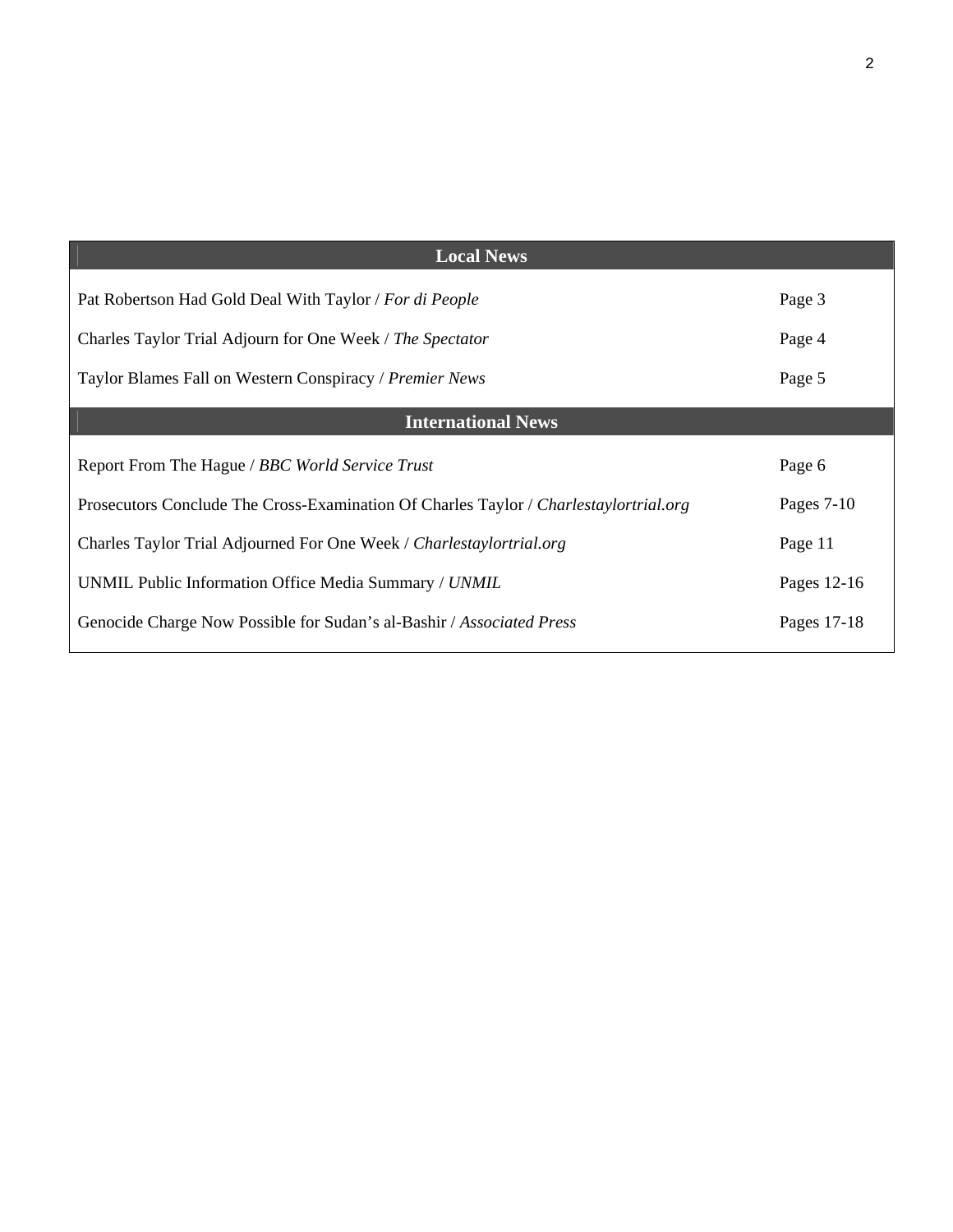## Fore di People

## Tuesday, 9 February 2010

# Pat Robertson Had Gold Deal With Taylor

#### **PROSECUTORS IN Human Rights** Trial allege Pat Robertson lobbied George Bush on behalf of Liberian warlord, Charles Taylor.

Prosecutors at the human rights trial of former Liberian warlord Charles Taylor alleged Thursday that Christian televangelist Pat Robertson had lobbied the White House on Taylor's behalf in return for a gold mining contract.

The controversial pastor and former Republican presidential contender met with then-President George W Bush on Taylor's behalf, prosecutors charged during cross-examination of Taylor in a Dutch courtroom, allegedly in return for a contract to mine gold in southeast Liberia-a contract they say that Taylor had no legal right to grant.

Lead Prosecutor Brenda Hollis questioned Taylor about how he may have skirted the Liberian legislature in order to get Robertson his gold mining contracts. "Mr. Taylor, even **Continued Page 10** 



![](_page_2_Picture_8.jpeg)

#### From Page 4

the legislature in place in 1999 actually refused to ratify this agreement you had with Pat Robertson. Isn't that correct?" asked **Hollis** 

Taylor answered: "There was contention about different issues, yes."

And so you just went around the legislature. Isn't that right, Mr. Taylor?

"I don't know if we went around them. I would disagree with you," replied Taylor. Robertson made widely publicized public statements in support of Charles Taylor in 2003. However, Chris Roslan, a spokesman for Robertson, denied to ABC News that Robertson ever discussed Taylor with Bush.

But on the stand, Taylor answered, "That is correct." when asked if he had previously indicated that Robertson had met with Bush. and when asked if Robertson had voluncered to speak with high administration officials on his behalf.

## pumping

Taylor is being tried in the Netherlands by the Special Court for Sierra Leone, an independent judicial body under the auspices of the United Nations that receives a third of its funding from the U.S.

The gold deal went through in June 1999, with Robertson allegedly pumping \$15 million dollars into the project.

Hollis asserted that much of the money wentstraight into Taylor's pockets, which Taylor denied.

Robertson's company, of which he was president and sole director, was called Freedom Gold, Ltd. The agreement gave the Liberian government 10 percent equity interest in the company and Liberians could purchase at least 15 percent of the shares after the exploration period.

Roslan, Robertson's spokesman, said Freedom Gold's arrangement was similar to many American companies doing business in Africa at the time. "This concession was granted by the Liberian government to promote economic activity and alleviate the suffering of the people of Liberia following a terrible civil war," said Roslan, who denied any quid pro quo for granting the concession, and said that Robertson saw this as a way to help the suffering people of Liberia.

Freedom Gold is not currently operating and has never commercially produced any gold, according to Roslan.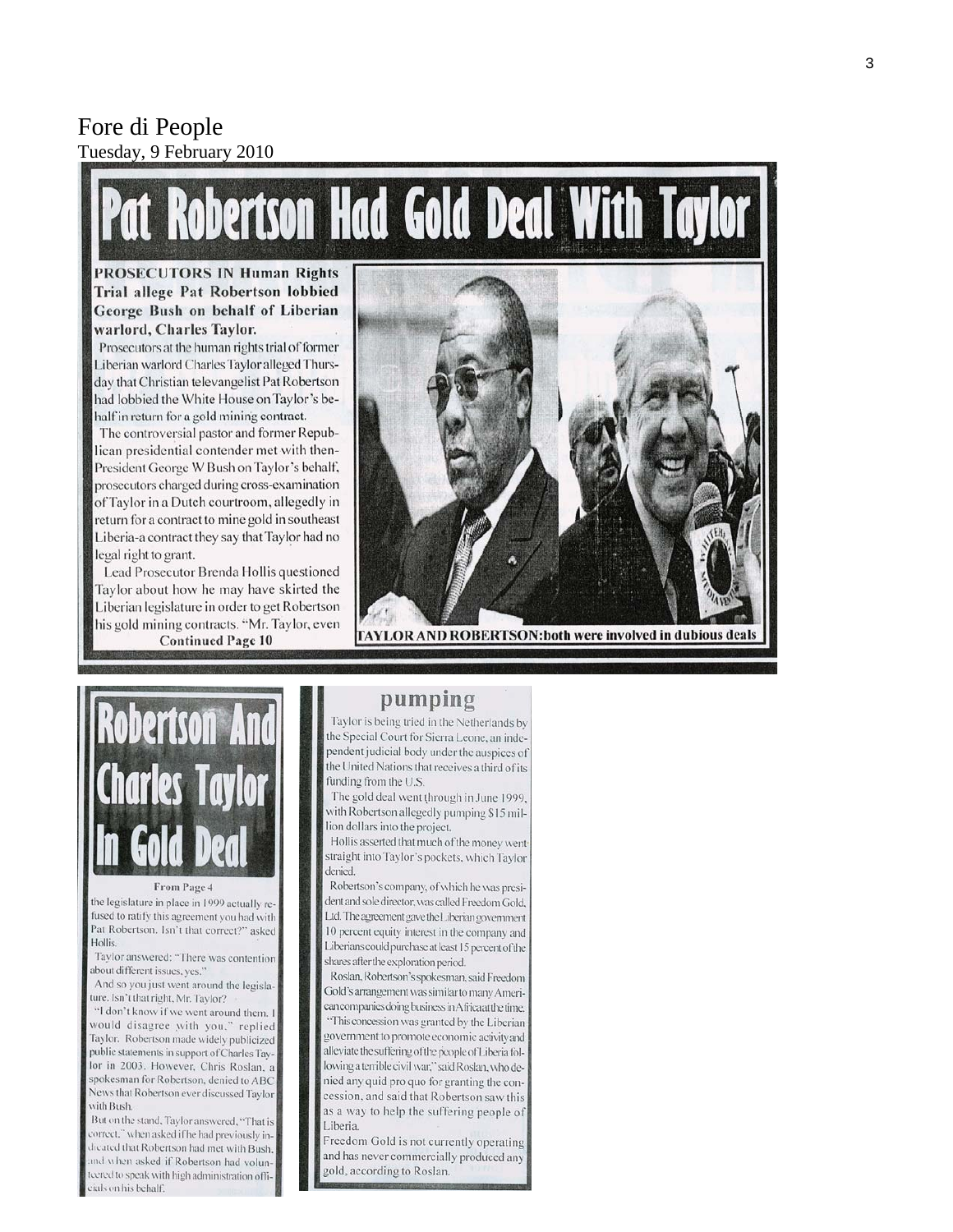## The Spectator Tuesday, 9 February 2010

# les Taylor Trial Adjourned For One Wee

Judges of the Special Court for Sierra Leone today granted a defense request for a one week adjournment of the trial of former Liberian president Charles Taylor. The judges also granted a defense request for restrictions on Mr. Taylor not to discuss his testimony with anyone, including his own lawyers.

When the court adjourned with the conclusion of Mr. Taylor's cross-examination by prosecutors on Friday, it was anticipated that the former president's defense lawyers will commence his reexamination today. However, when the court resumed this morning, lead defense counsel for Mr. Taylor, Courtenay Griffiths, informed the judges that certain contentious issues had been identified in Mr. Taylor's cross-examination and that the former president wished to discuss those issues with his defense team before the commencement of his re-examination. Lead prosecution counsel, Ms. Brenda Hollis, raised her objection to the defense application, but her objection was overrulled by the judges.

Presiding Judge of the Chamber, Justice Julia Sebutinde, stated that it was part of Mr. Taylor's fair trial rights to consult a lawyer of his choosing and for him to be given adequate time to prepare his defense. According to Justice Sebutinde, the one week adjournment requested by the defense. was not unreasonable.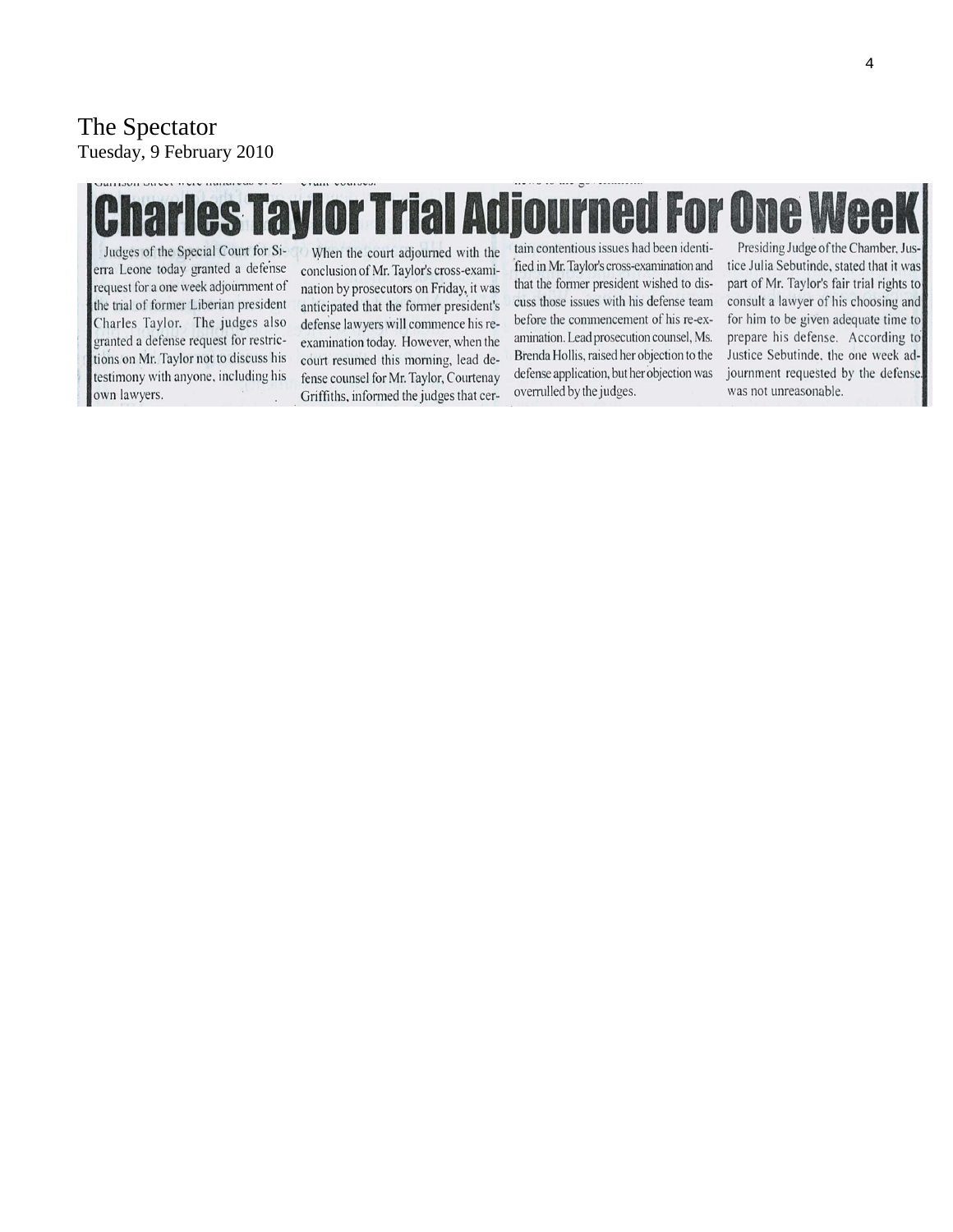## Premier News Tuesday, 9 February 2010

#### **Taylor Blames Fall on Western Conspiracy**

harles Taylor has repeated his claim that a conspiracy by western powers to oust him from Liberia is what landed him in the Special Court for Sierra Leone.

"Throughout your testimony" to these judges, you have talked about a supposed conspiracy, against you, and you have referred to this whole case as being about 'let's get Taylor', Lead prosecutor, Brenda Hollis stated.

"That is correct," M<sub>1</sub> Taylor responded, arguing tl.at the conspiracy was led by Eritain and the United States.

Ms. Hollis pointed out that in Mr. Taylor's own testimony; he had agreed that cooperation existed between his government and the United States Central Intelligence Agency (CIA) when Mr. Taylor was in power in Liberia. He had also told the court that the CIA had even tipped him off to an assassination attempt against him, Ms. Hollis said.

And yet, Ms. Hollis continued, if there was such cooperation between the CIA and Mr. Taylor's government, then the CIA would have been working against the interest of the United States, which, according to Mr. Taylor, wanted him out of office.

"Was the CIA part of this supposed conspiracy against you?" Ms. Hollis asked.

"It could have been, because sometimes intelligence agencies do one thing on one side and do another thing on the other side. So it could have been," Taylor replied.

Taylor also extended this supposed conspiracy against him to other institutions which included the World Bank, the International Monetar / Fund (IMF) and the European Union.

Asked whether former Sierra Leonean president, Ahmed Tejan Kabbah, was part of the conspiracy, for Kabbah's constant accusation that he (Taylor) was providing support to Revolutionary United Front (RUF) rebels in Sierra Leone; Taylor replied that Kabbah was in a little different boat.

"Kabbah was doing what he had to do as president of Sierra Leone. I don't know as to whether he was pyrt of that conspiracy. But Ka's cah was doing what came hat al for him as president of Sierra Leone given the situation." Mr. Taylor said.

"So you are saying that he was simply doing the bidding of others, Mr. Taylor?" Ms. Hollis enquired further.

"I would say that, yes," Mr. Taylor responded.

Responding to a question as to whether Maxwell Khobe, the former Nigerian commander of the West African peace keeping force was part of the conspiracy, Mr. Taylor said no.

"No, Khobe is sma'l potatoes. Khobe was doing wr, the was told to do. He's small potatoes," Mr. Taylor said.

The former president also

Taylor also extended this supposed conspiracy against him to other institutions which included the World Bank, the International Monetary Fund (IMF) and the European Union.

Asked whether former Sierra Leonean president, Ahmed Tejan Kabbah, was part of the conspiracy, for Kabbah's constant accusation that he (Taylor) was providing support to Revolutionary United Front (RUF) rebels in Sierra Leone; Taylor replied that Kabbah was in a little different boat.

"Kabbah was doing what he had to do as president of Sierra Leone. I don't know as to whether he was pert of that conspiracy. But Ka's'cah was doing what came hatural for him as president of Sierra Leone given the situation." Mr. Taylor said.

"So you are saying that he was simply doing the bidding of others, Mr. Taylor?" Ms. Hollis enquired further.

"I would say that, yes," Mr. Taylor responded.

Responding to a question as to whether Maxwell Khobe, the former Nigerian commander of the West African peacekeeping force was part of the conspiracy, Mr. Taylor said no.

"No, Khobe is sma'l potatoes. Khobe was doing wr, the was told to do. He's small potatoes," Mr. Taylor said.

The former president also

immeasurable suffering to countless victims in Sierra Leone, to your African brothers and sisters, that's the truth of it, isn't it Mr. Taylor?" Ms. Hollis asked Mr. Taylor.

"That's not the truth. I'll care about them more than you," Mr. Taylor responded. As she concluded her crossexamination of Mr. Taylor today, Ms Hollis has this to say to the former president;

"And Mr. Taylor, at the beginning of your testimony on 14 July 2009, your defense counsel asked you if you were guilty of the charges on the indictment, and you said you were not guilty of all these charges, not even a minute part of these charges. Mr. Taylor, the tragic truth is that through your choices and through your actions, Mr. Taylor, you indeed are guilty of all the charges in this indictment against you. That's the truth of it, isn't it, Mr. Taylor?"

"I disagree. That's not the truth of it. And that's what you have to prove beyond reasonable doubt before these professional judges. I disagree," Mr. Taylor responded.

"Madam President, the prosecution has no further questions at this time for this accused, former president Charles Ghankay Taylor," Ms. Hollis concluded.

C r e d i t charlestaylortrial.com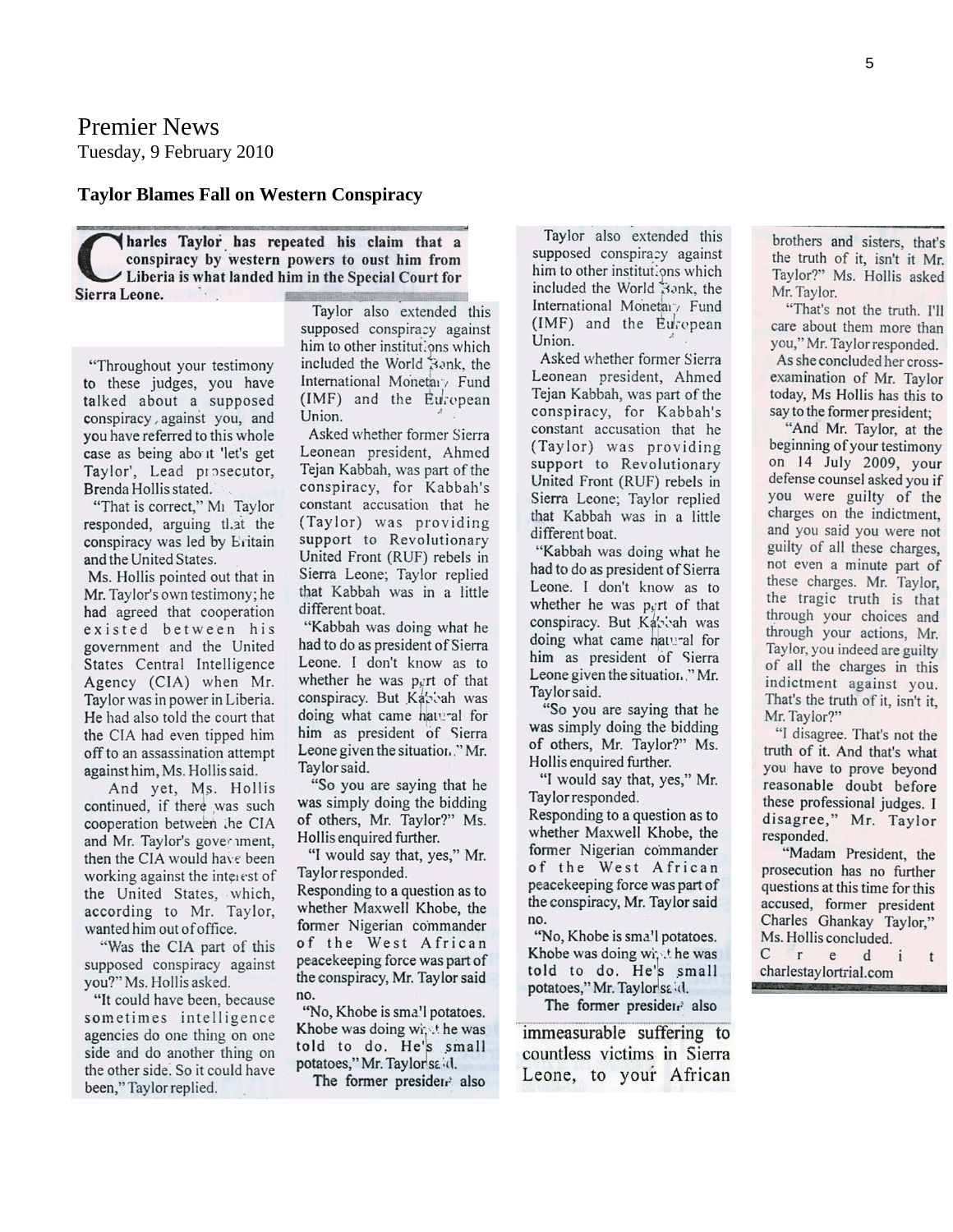## **B B C** WORLD SERVICE TRUST Monday, 8 February 2010

John Kollie

## NEWS ITEM

*The war crimes trial of Former Liberian President, Charles Taylor has been adjourned for one week. Judges of the Special Court for Sierra Leone granted a Defence request to suspend Mr. Taylor's trial until next Monday. The Judges also lifted a restriction earlier placed on Mr. Taylor not to discuss his testimonies with anyone including his lawyers. The Prosecution disagreed with the Defence motion for adjournment. John Kollie transcribes reports from The Hague for the BBC Wold Service Trust.* 

Lead Defence Lawyer, Courtenay Griffiths said Mr. Taylor has identified some contentious issues from the Prosecution cross-examination.He told the court that Mr. Taylor wants to discuss those issues with him (Griffiths) before the re-direct examination begins.

Mr. Griffiths reminded the Judges that during the cross-examination Mr. Taylor was restricted by the court not to discuss his testimonies with any one including his Lawyers. Lead Prosecution Lawyer, Brenda Hollis disagreed with the justifications provided by the Defence for an adjournment.

In her ruling, Presiding Judge, Julia Sebutinde said the court was mindful of Mr. Taylor's rights to consult counsel of his choosing and to have adequate time for the preparation of his defence.

Justice Sebutinde also stated that in the court's view the Defence motion for one week adjournment was reasonable.The re-direct examination of Mr. Charles Taylor is expected to start next Monday February 15.

## **B B C** WORLD SERVICE TRUST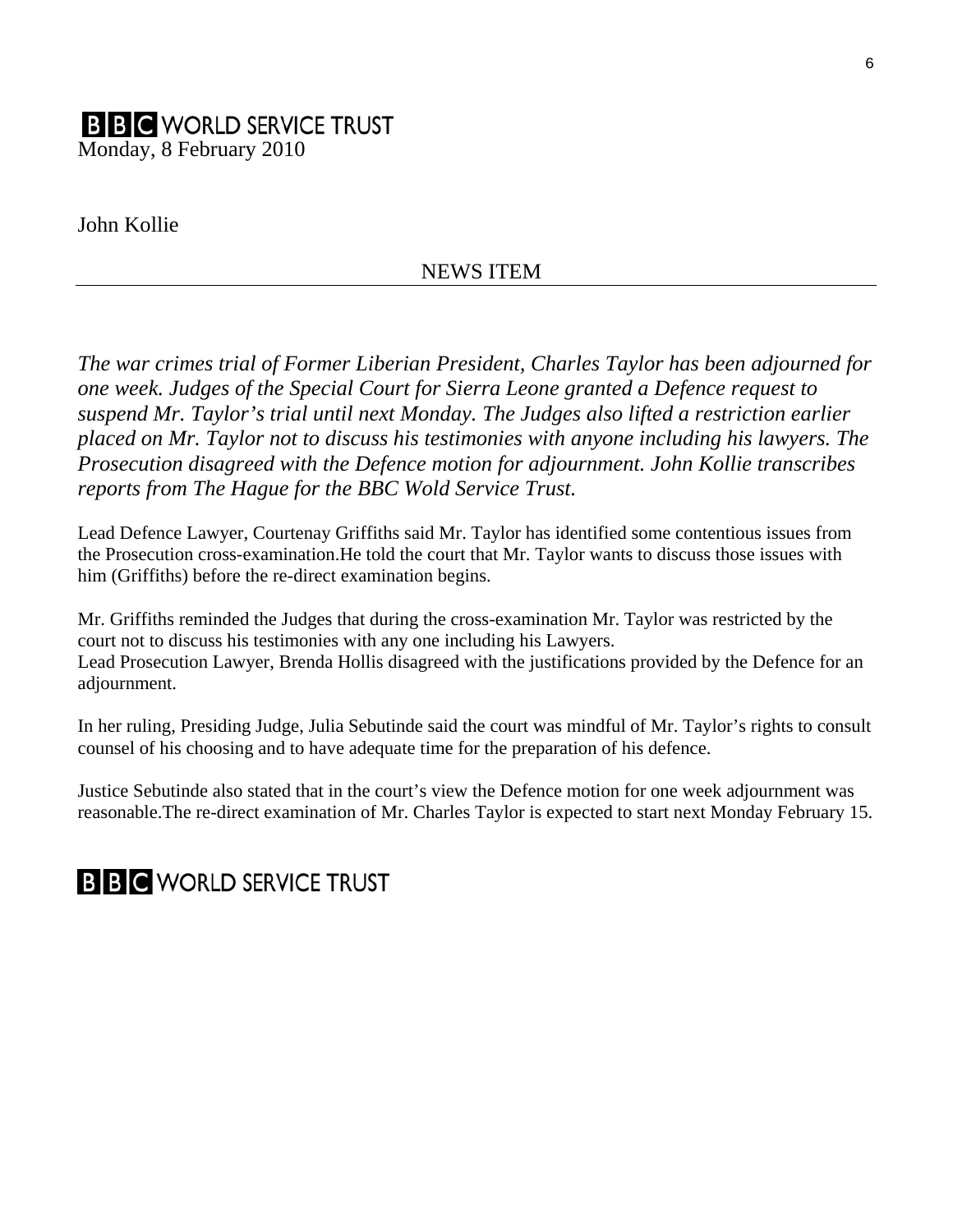# Charlestaylortrial.org

Saturday, 6 February 2010

## **Prosecutors Conclude The Cross-Examination Of Charles Taylor**

#### By Alpha Sesay

Prosecutors this week concluded the cross-examination of former Liberian president Charles Taylor, asserting before Special Court for Sierra Leone judges that the former president persecuted human rights activists and suppressed press freedom in Liberia, that he executed politicians and rebel commanders who he saw as threats to his quest for political power, that he had ulterior motives when he negotiated the release of United Nations peacekeepers held hostage by Sierra Leonean rebel forces, and that through his support to rebel forces in Sierra Leone, he brought untold suffering to the people of the West African country. Mr. Taylor denied these allegations, insisting that his trial is part of a "let's get Taylor" conspiracy by western countries, specifically Britain and the United States.

On Monday, lead prosecution counsel Brenda Hollis told Mr. Taylor that he did not tolerate press freedom in Liberia while he served as the West African country's president from 1997 to 2003 and that during his tenure as president, several radio stations were closed down and several journalists were harassed and imprisoned. Reading from a report on press freedom in Liberia by the Committee for the Protection of Journalists (CPJ), Ms. Hollis told Mr. Taylor that his government was "repressive and intolerant to press freedom." Mr. Taylor dismissed the claim as "incorrect."

"Indeed Mr. Taylor, during your presidency, independent news reporting was cut back substantially, isn't that correct?" Ms. Hollis asked Mr. Taylor.

"That is not correct," Mr. Taylor responded.

Responding to allegations that his government closed down media institutions including religious radio stations that questioned his government's violation of human rights, Mr. Taylor said that media institutions were closed down because they failed to pay taxes. For religious stations, Mr. Taylor said that such stations which deviated from their religious broadcast were warned not to engage in politics.

Also in court on Monday, Ms. Hollis questioned Mr. Taylor about his September 2009 testimony that it was only in court that he heard about "Operation No Living Thing"– an operation that was launched by RUF rebels in Sierra Leone which aimed to ensure that anything that had life must be killed. Mr. Taylor has previously denied giving orders to RUF rebels to conduct such an operation. In today's cross-examination, Ms. Hollis asked Mr. Taylor about his September 2009 testimony that he did not know about such an operation.

"Were you telling the judges that prior to coming to this court, you've never heard of 'Operation No Living Thing'?" Ms. Hollis asked Mr. Taylor.

"I could have but I cannot recall," The former president responded.

Mr. Taylor reiterated that he never gave any order for such an operation.

Ms. Hollis also told Mr. Taylor that he ordered Operation No Living Thing in Liberia, an operation that involved Mr. Taylor's Director of Special Security Service (SSS) Benjamin Yeaten and former prosecution witness and National Patriotic Front of Liberia (NPFL) member Joseph Zig Zag Marzah.

"I was not aware and I gave no such order," Mr. Taylor said.

On Tuesday, Ms. Hollis told Mr. Taylor that when he helped secure the release of United Nations peacekeepers held hostage by Sierra Leonean rebels ten years ago, he was really trying to help the rebels gain more control over his neighboring country. Mr. Taylor disagreed: the safety of the hostages was forefront on his mind, he said.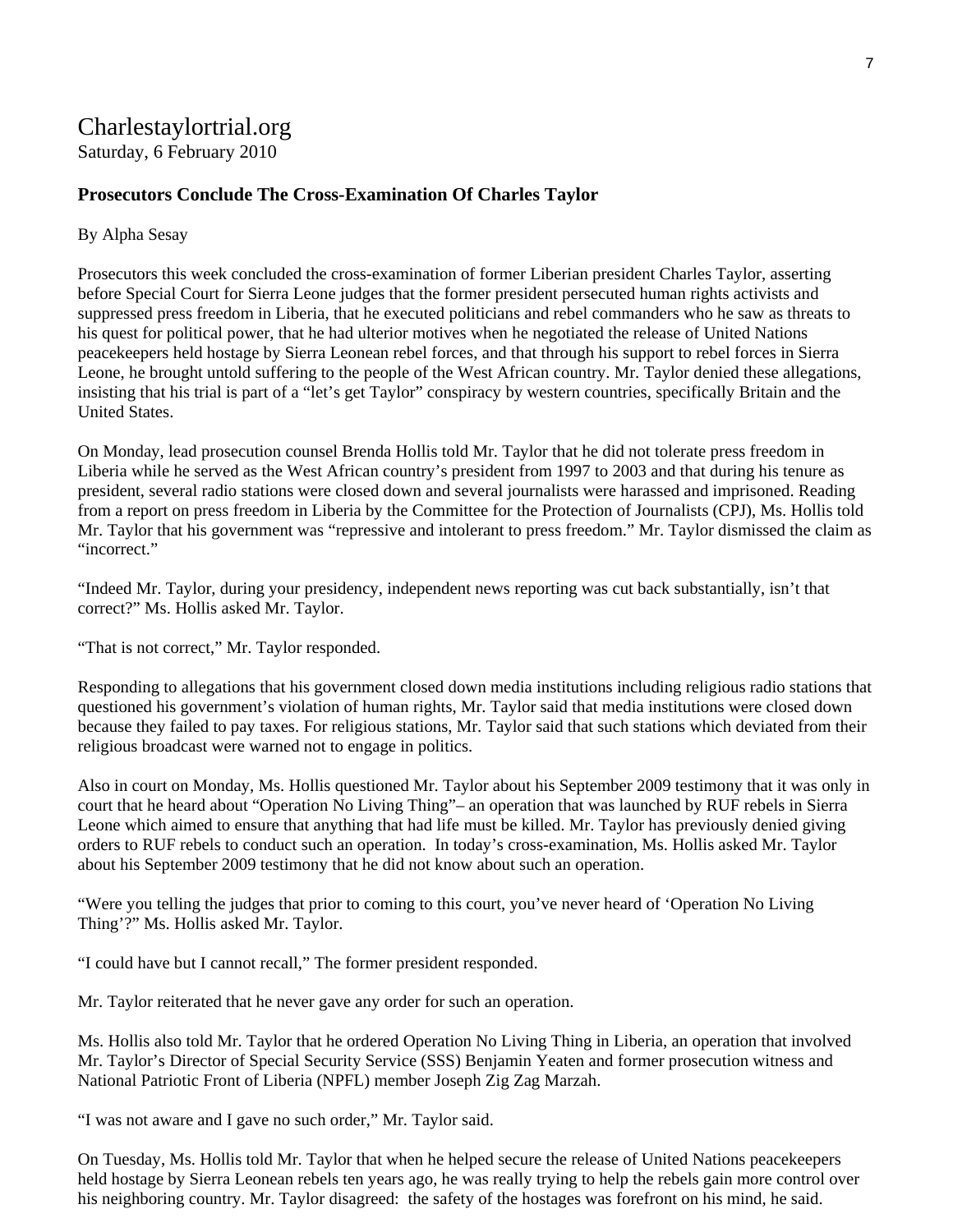Ms Hollis questioned Mr. Taylor's motives in calling for a ceasefire during the hostage crisis, arguing that it would have helped the rebels consolidate control over a key town, Masiaka. Such a ceasefire, prosecutors argued, would have placed the rebels closer to the capital, Freetown, and also provided a bigger buffer zone between the rebel-held diamond mining fields and government-controlled areas. Mr. Taylor denied being motivated by the enlargement of rebel control in Sierra Leone.

"I don't know the different positions in Sierra Leone where they (the Revolutionary United Front) were," Mr. Taylor said.

In May 2000, Revolutionary United Front (RUF) rebels captured hundreds of UN peacekeepers in Sierra Leone an action that provoked international outrage. Mr. Taylor, who was sitting president of Liberia at the time, negotiated with the RUF rebels and secured the release of the UN peacekeepers. Prosecutors have long alleged that Mr. Taylor was able to secure the release of the UN hostages because he had some special control over the RUF rebel commanders. Mr. Taylor has denied these suggestions, saying that his involvement in the release of the peacekeepers was done mainly because he was asked by the international community to intervene and get the rebels to release the hostages, which he did.

Ms. Hollis noted that at the time of the release of the UN hostages, the RUF rebels had occupied the town of Masiaka, a strategic position that was in proximity to both the country's capital Freetown and the diamond mining areas.

"And also Mr. Taylor, had the RUF been left in place in Masiaka, that would have put them much closer to the capital of Freetown, wouldn't it?" Ms. Hollis asked Mr. Taylor.

"I disagree with your proposition," Mr. Taylor responded.

"And it would have given a larger buffer zone between the diamond areas and the government held-territories. Isn't that correct, Mr. Taylor?" Ms. Hollis enquired further.

In his response, the former president said that "your proposition, maybe you could very well be correct, but I disagree that that was foremost on my mind. I was mostly concerned about the lives of the hostages."

On Thursday, Ms. Hollis told Mr. Taylor that he executed Liberian politicians whom he perceived as threats to his political ambitions, killed rebels who failed to carry out his orders, and persecuted human rights activists who opposed his policies. Mr. Taylor denied these allegations.

Ms. Hollis questioned Mr. Taylor about the execution of several Liberian politicians including Jackson Doe, Gabriel Kpolleh, Moses Duopoe and Samuel Dokie. These men, Ms. Hollis alleged, were executed on the orders of Mr. Taylor. Mr. Taylor dismissed these allegations as stories made up by Tom Woweiyu, another rebel leader with broke ranks with the former Liberian president but later joined Mr. Taylor's National Patriotic Party (NPP) Government.

"After we broke up, after Tom Woweiyu formed a rebel group and attacked the NPFL [National Patriotic Front of Liberia] and broke away in 1994, " Mr. Taylor said. "Tom Woweiyu made a lot of wild allegations that later he apologized for, I forgave him, and brought him into my government."

"I am aware of the nonsense he wrote. He later apologized and I brought him into my government . He became senator from the NPP," Mr. Taylor added.

After denying allegations that he executed Gabriel Kpolleh, whom he allegedly saw as threat to his power, Mr. Taylor also referred to allegations that he killed Jackson Doe as another story by Mr. Woweiyu.

"Mr. Taylor, you were also responsible for the killing of Jackson F. Doe, weren't you?" Ms. Hollis asked Mr. Taylor.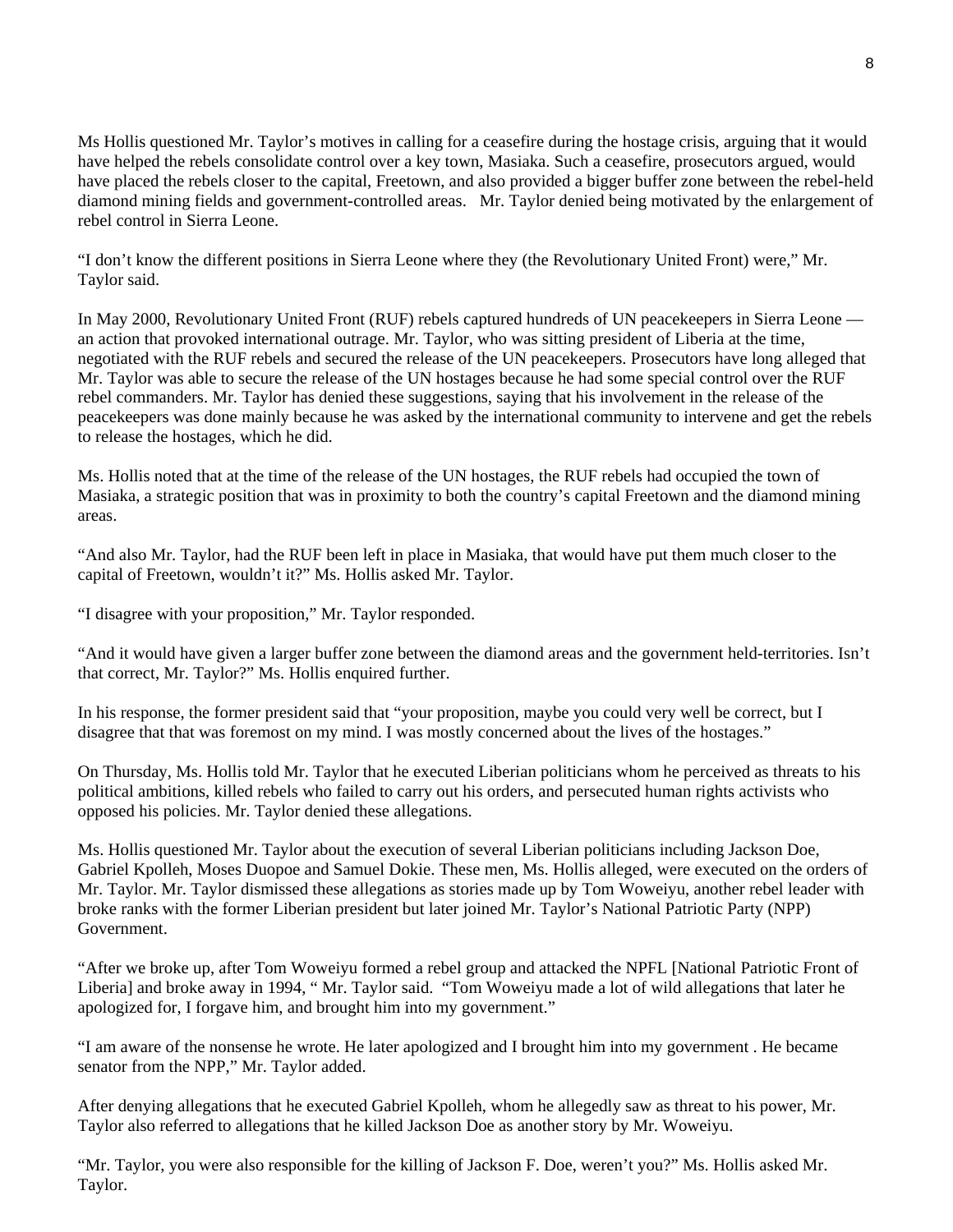"That is not correct. That's Tom Woweiyu again. That is not correct. Jackson Doe was a very well respected man," Mr. Taylor responded.

Mr. Jackson Doe, a former Liberian politician is reported to have won democratic elections against then Liberian president, Master Sergeant Samuel K. Doe. The elections, reports indicate, were rigged against Mr. Jackson Doe. Mr. Taylor's NPFL has previously stated that one of the reasons for its fighting in Liberia was to reverse the election victory that was stolen by Sergeant Samuel K. Doe at Mr. Jackson Doe's expense. According to other reports, Mr. Taylor later killed Mr. Jackson Doe in order to eliminate any threat to his power. Mr. Taylor has denied these allegations.

Mr. Taylor also denied allegations that he had ordered the execution of some of his rebel commanders, including Oliver Varnie and Sam Larto. These commanders, Ms. Hollis alleged, were executed because they had failed to carry out Mr. Taylor's orders. Mr. Taylor denied the accusation, saying that they were executed because they had been involved in subversive operations.

Ms. Hollis also questioned Mr. Taylor about the alleged persecution of several human rights activists in Liberia, some of whom were said to have gone into hiding after Liberian police tried to apprehend them for criticizing Mr. Taylor's policies. Among the human rights activists who were said to have gone into hiding were a Mr. Adebayo of the Liberian Watch for Human Rights, an organization which questioned the constitutionality of Mr. Taylor's Anti Terrorists Unit (ATU), Mr. James Torh, whose organization The Focus was critical of Mr. Taylor's government, and Mr. Aloysious Toe, a human rights activist who criticized the actions of Mr. Taylor's son Chuckie Taylor. Mr. Taylor Jr., who was head of his father's ATU, has been convicted and sentenced to imprisonment in a United States court for crimes of torture committed in Liberia. Mr. Taylor denied knowledge of all three incidents relating to the three human rights activists.

On Friday, as the cross-examination of Mr. Taylor was brought to a close, the former Liberian president repeated his claim that a conspiracy by western powers to oust him from Liberia is what landed him in the Special Court for Sierra Leone.

"Throughout your testimony to these judges, you have talked about a supposed conspiracy against you, and you have referred to this whole case as being about 'let's get Taylor' and referred to is as a 'construct' — yes, Mr. Taylor?" asked lead prosecutor, Brenda Hollis.

"That is correct," Mr. Taylor responded, arguing that the conspiracy was led by Britain and the United States.

Mr. Taylor also extended this supposed conspiracy against him to other institutions which included the World Bank, the International Monetary Fund (IMF) and the European Union.

Ms. Hollis, in disagreeing with Mr. Taylor's alleged 'conspiracy' theory told the former president that he was in court because he had brought untold suffering upon the people of Sierra Leone. Mr. Taylor disagreed with Ms. Hollis' allegation.

"And as the leader of the NPFL and president of Liberia, your actions brought immeasurable suffering to countless victims in Sierra Leone, to your African brothers and sisters, that's the truth of it, isn't it Mr. Taylor?" Ms. Hollis asked Mr. Taylor.

"That's not the truth. I'll care about them more than you," Mr. Taylor responded.

As she concluded her cross-examination of Mr. Taylor on Friday, Ms Hollis had this to say to the former president;

"And Mr. Taylor, at the beginning of your testimony on 14 July 2009, your defense counsel asked you if you were guilty of the charges on the indictment, and you said you were not guilty of all these charges, not even a minute part of these charges. Mr. Taylor, the tragic truth is that through your choices and through your actions, Mr. Taylor, you indeed are guilty of all the charges in this indictment against you. That's the truth of it, isn't it, Mr. Taylor?"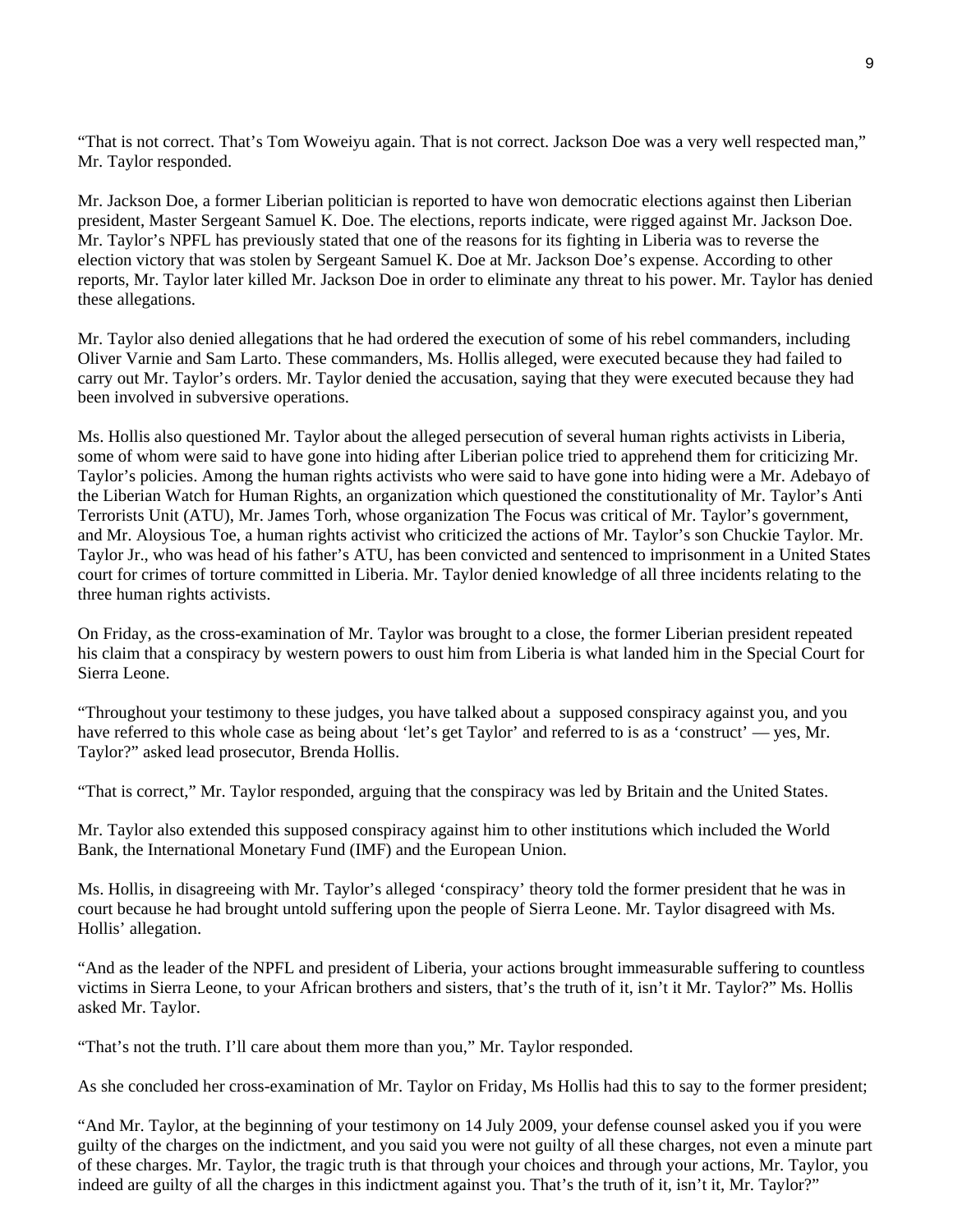"I disagree. That's not the truth of it. And that's what you have to prove beyond reasonable doubt before these professional judges. I disagree," Mr. Taylor responded.

"Madam president, the prosecution has no further questions at this time for this accused, former president Charles Ghankay Taylor," Ms. Hollis concluded.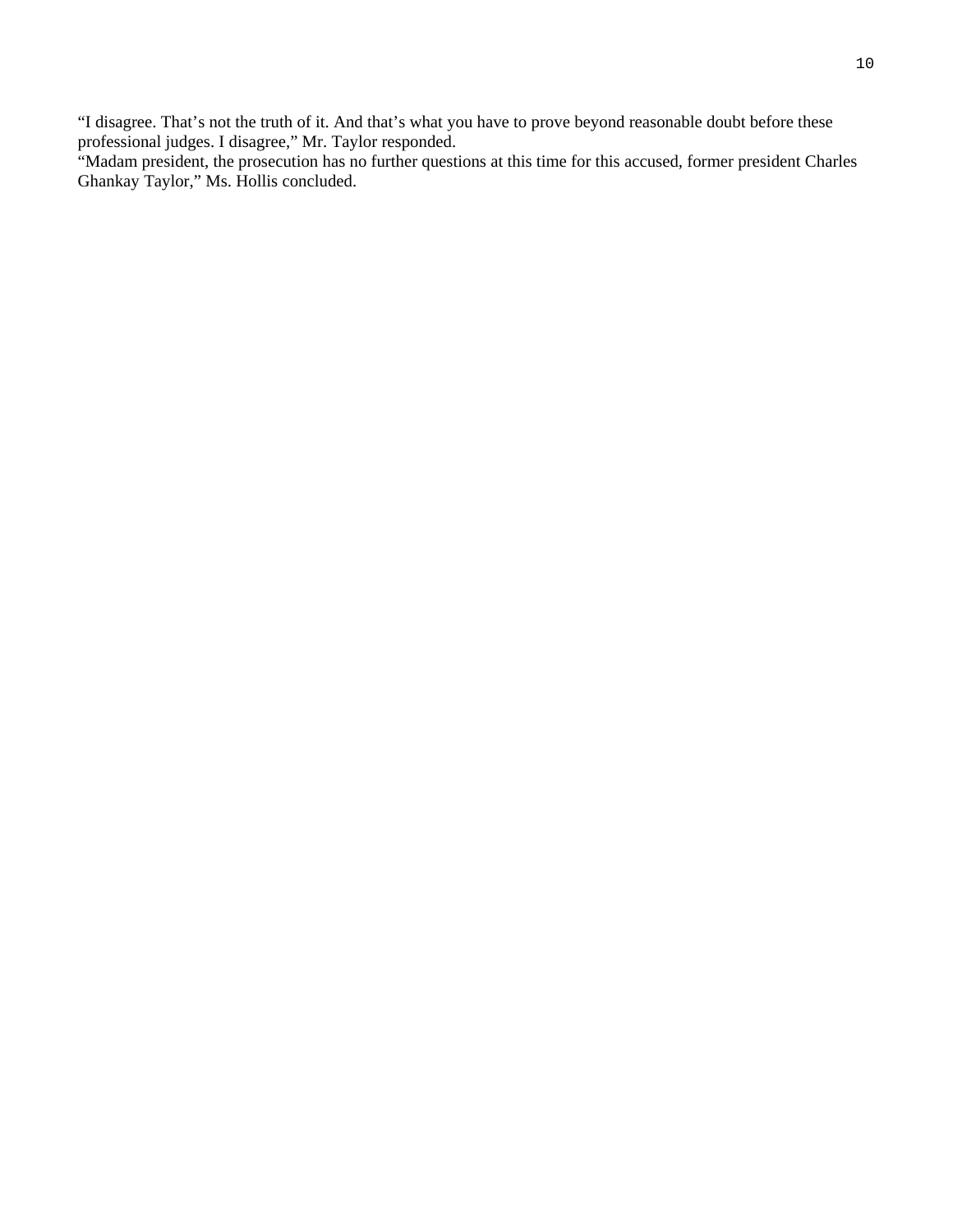## Charlestaylortrial.org

Saturday, 6 February 2010

## **Charles Taylor Trial Adjourned For One WeeK**

## By Alpha Sesay

Judges of the Special Court for Sierra Leone today granted a defense request for a one week adjournment of the trial of former Liberian president Charles Taylor. The judges also granted a defense request for restrictions on Mr. Taylor not to discuss his testimony with anyone, including his own lawyers.

When the court adjourned with the conclusion of Mr. Taylor's cross-examination by prosecutors on Friday, it was anticipated that the former president's defense lawyers will commence his re-examination today. However, when the court resumed this morning, lead defense counsel for Mr. Taylor, Courtenay Griffiths, informed the judges that certain contentious issues had been identified in Mr. Taylor's crossexamination and that the former president wished to discuss those issues with his defense team before the commencement of his re-examination. Lead prosecution counsel, Ms. Brenda Hollis, raised her objection to the defense application, but her objection was overrulled by the judges.

Presiding Judge of the Chamber, Justice Julia Sebutinde, stated that it was part of Mr. Taylor's fair trial rights to consult a lawyer of his choosing and for him to be given adequate time to prepare his defense. According to Justice Sebutinde, the one week adjournment requested by the defense was not unreasonable.

Court was adjourned for one week and Mr. Taylor's re-examination is set to commence on Monday February 15, 2010.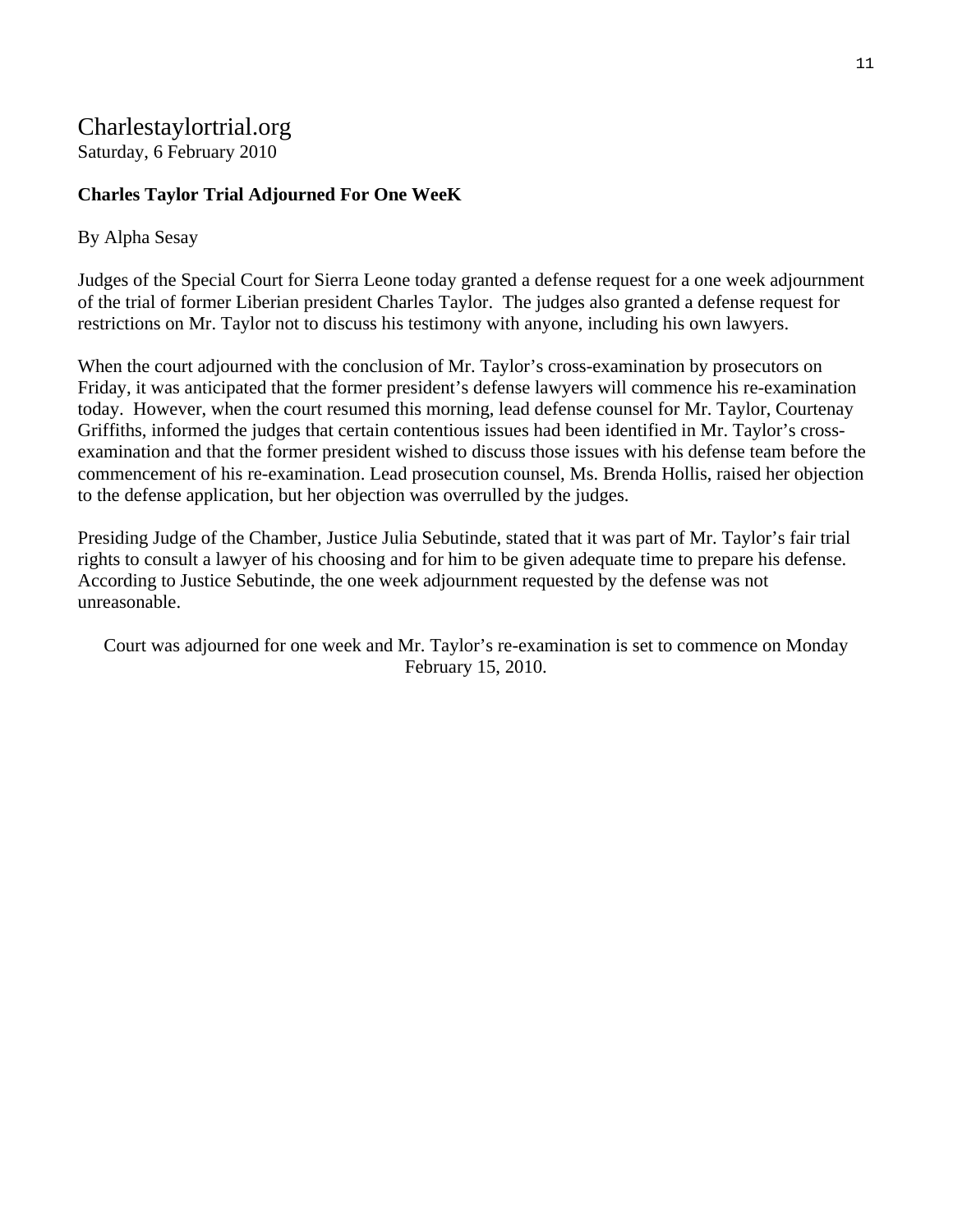![](_page_11_Picture_0.jpeg)

United Nations Mission in Liberia (UNMIL)

## **UNMIL Public Information Office Media Summary 8 February 2010**

*[The media summaries and press clips do not necessarily represent the views of UNMIL.]* 

## **International Clips on Liberia CRPF's 125-member women unit heads for peacekeeping in Liberia**

New Delhi, Feb 8: Central Reserve Police Force (CRPF) gave the green signal to its women contingent to leave for Liberia for a United Nations Peacekeeping assignment today. Addressing the contingent on this occasion, CRPF Director General (DG) Vikram Srivastava said, ''You are not only representing the Force but also representing the country.'' The contingent has been posted in the West African country for a year. Accompanied by some male members as support staff, the unit mostly consists of women who are mothers. The DG also expressed his confidence that the contingent will make the Force proud and deliver its best. ''Families are always a matter of concern and the CRPF will make all arrangements to look after the families,'' Mr Srivastava added. The Force's women will assist the Liberian administration which has been facing turmoil while the country has lost many lives due to the civil wars. CRPF's women personnel, who are trained as rigorously as their male counterparts, have previously been entrusted with various peacekeeping missions, including the task of guarding the Liberian President's House.

## **Charles Taylor Trial Adjourned For One WeeK**

charlestaylortrial.org

February 8 2010

*Judges of the Special Court for Sierra Leone today granted a defense request for a one week adjournment of the trial of former Liberian president Charles Taylor. The judges also granted a defense request for restrictions on Mr. Taylor not to discuss his testimony with anyone, including his own lawyers. When the court adjourned with the conclusion of Mr. Taylor's cross-examination by prosecutors on Friday, it was anticipated that the former president's defense lawyers will commence his reexamination today. However, when the court resumed this morning, lead defense counsel for Mr. Taylor, Courtenay Griffiths, informed the judges that certain contentious issues had been identified in Mr. Taylor's cross-examination and that the former president wished to discuss those issues with his defense team before the commencement of his re-examination. Lead prosecution counsel, Ms. Brenda Hollis, raised her objection to the defense application, but her objection was overrulled by the judges. Presiding Judge of the Chamber, Justice Julia Sebutinde, stated that it was part of Mr. Taylor's fair trial rights to consult a lawyer of his choosing and for him to be given adequate time to prepare his defense. According to Justice Sebutinde, the one week adjournment requested by the defense was not unreasonable.*

## **International Clips on West Africa Guinea**

## **Dozens injured during violence in Guinea**

**February 08 2010 at 12:23AM iol.co.za**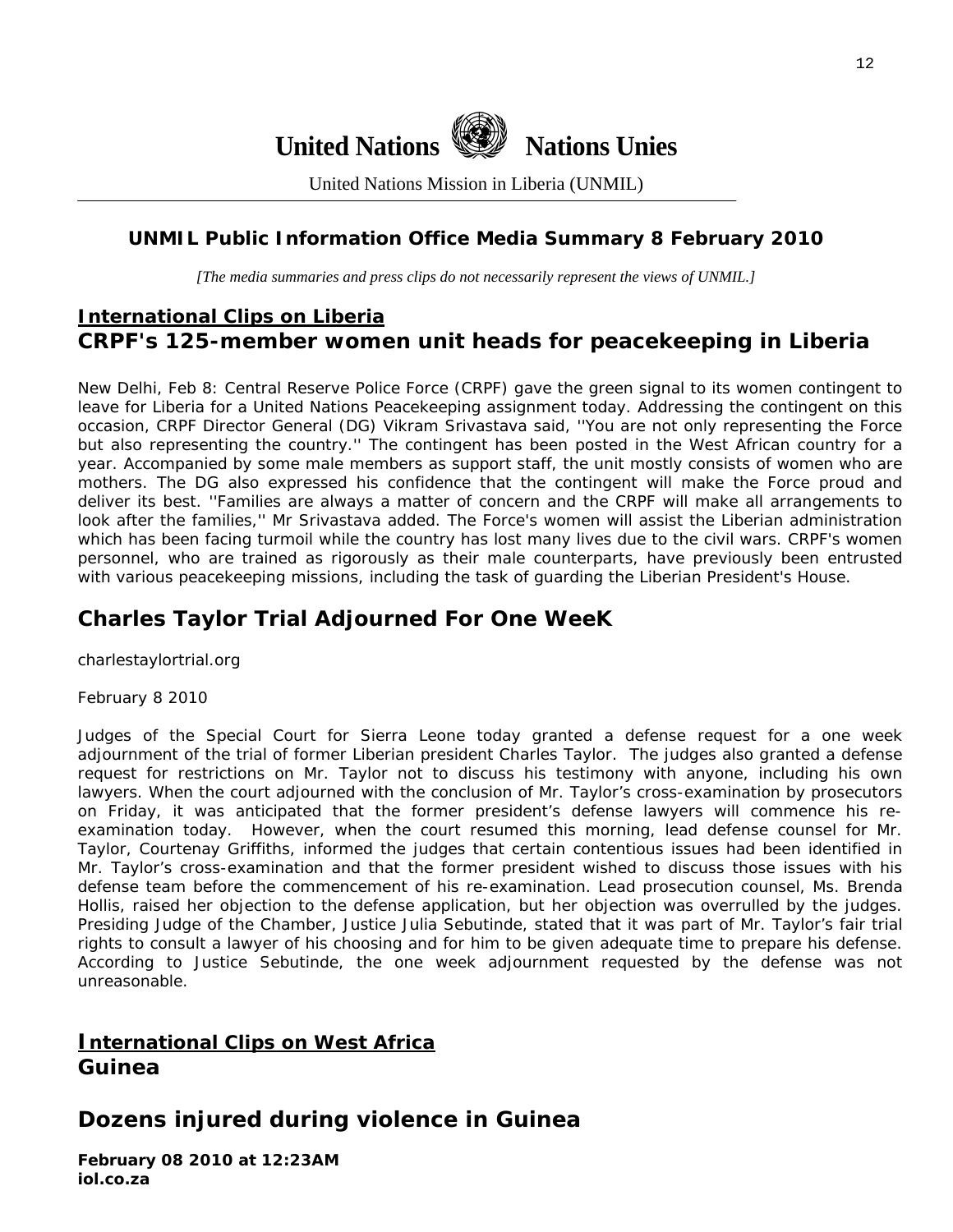Conakry - At least one person died in two days of clashes between Christians and Muslims in eastern Guinea and dozens more were injured, but the violence had mostly subsided by Sunday, witnesses and officials said. Residents of Nzerekore reported widespread gunfire in the town on Saturday, a day after several people were hurt in stone-throwing between residents of the town in the far east of the world's top bauxite exporter. The trouble appears to have been sparked by a religious dispute but the town is in the home region of wounded junta leader Moussa Dadis Camara, and there are fears the dispute may be manipulated for political reasons. "The situation is very difficult in Nzerekore and it is still very tense," said a police source, who asked not to be named. "We put in place a curfew but, despite that, clashes continued. We have been told of one dead and many injured." 'The situation is very difficult in Nzerekore'. Residents contacted by Reuters said that the violence had subsided by early afternoon on Sunday but dozens of women and children had left the town, seeking refuge in the bush. A government delegation is in the town, holding talks with leaders of both sides.

## **Cote D'Ivoire**

## **Cote d'lvoire electoral process plunged in turmoil**

Source: People's Daily Online February 08, 2010

Cote d'Ivoire's electoral process is going through turmoil due to the political-judicial battle over voter registration contentions linked to the Independent Electoral Commission (CEI).

The suspected fraud on the voter list has caused commotion within the body charged with the duty to organize elections to end years of instability in the West African country.

"There is a little bit of unrest in the air," Prime Minister Guillaume Soro said on Friday during his visit to Ouagadougou, the capital of Burkina Faso, where he was expected to brief President Blaise Compaore on the situation in Cote d'lvoire. Compaore was named the facilitator in the Cote d'Ivoire crisis late last year by the 15-member West African bloc ECOWAS with a mandate to bring the rival parties to a presidential vote set for late February and early March. With Compaore's mediation, Soro, who is also the leader of the former rebel New Forces (FN), had signed four peace accords with Cote d'Ivoire President Laurent Gbagbo in Ouagadougou before being named the official facilitator. Cote d'Ivoire's civil society organizations have also expressed their fear about the pre-election climate which has become deleterious.

## **Overseas minister Vyalar Ravi to be discharged from Cote d'Ivoire hospital in a few days**

## **The Times of India, 8 February 2010**

ABUJA: Minister of Overseas Affairs Vayalar Ravi who was injured in a car crash in Liberia will be discharged soon, diplomatic sources at the Indian embassy at Abidjan, the capital of Cote d'Ivoire said today. "He is out of danger and stable and I believe that in the next two or three days he will be discharged depending on the discretion of the doctors at the hospital," he added. Ravi was injured in a car accident in Liberia on February 4 while on a tour to some African countries. On February 5 he was airlifted to Cote d'Ivoire for further treatment. The countries on his itinerary were Ghana, Tanzania, Kenya, Liberia and Nigeria.

He was on his way to catch a flight to Nigeria his next destination before a speeding taxi ran into the car conveying him. He was rushed to John F Kennedy (JFK) hospital for urgent medical attention.

## **Local Media – Newspaper**

**US Judge Awards Liberians \$22 Million in Torture Case**  (Liberian Express, The News, New Democrat, In-Profile and New Vision)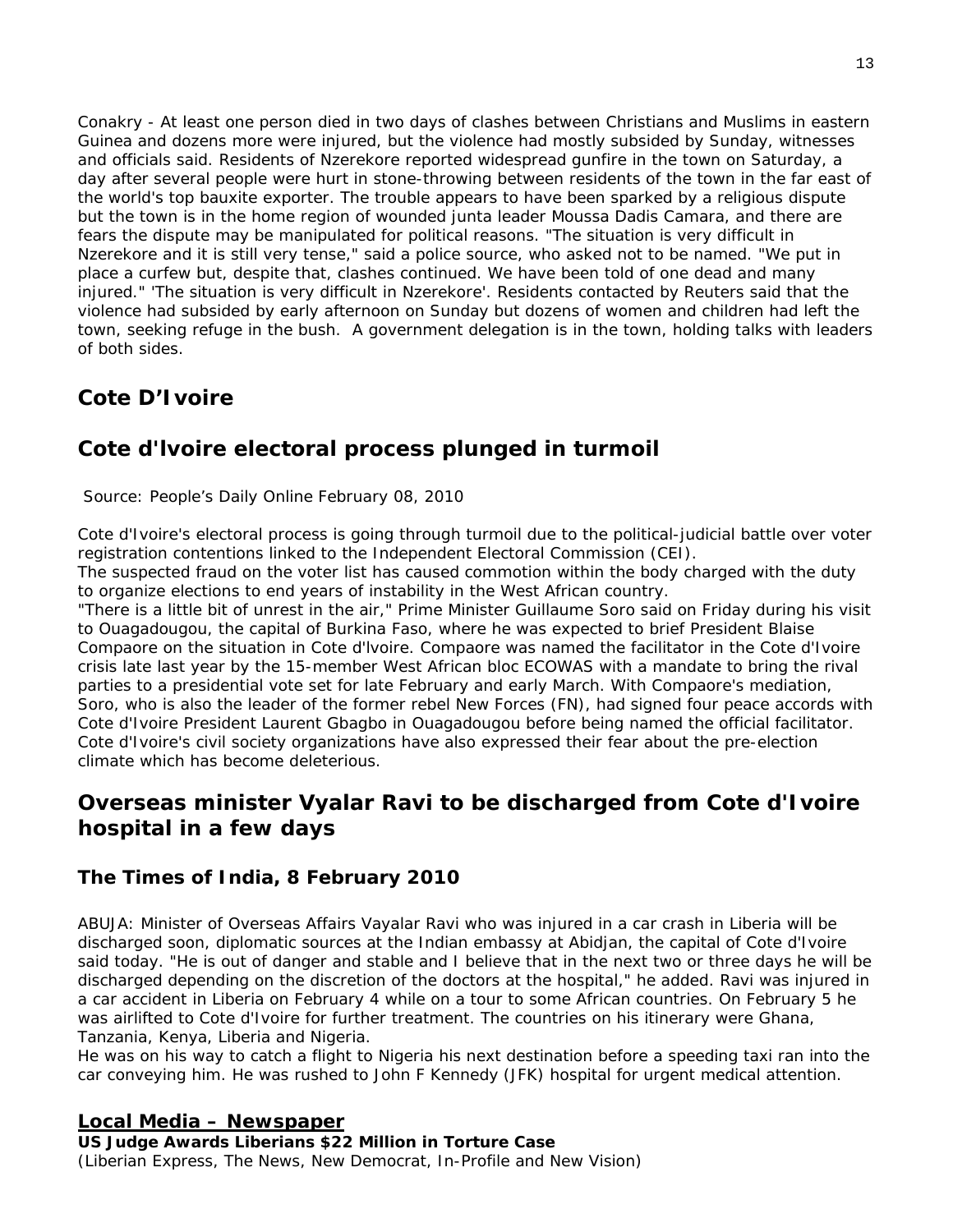- A federal court in the U.S. State of Florida has awarded five Liberians \$22.4 million in damages for torture ordered by the son of former Liberian President Charles Taylor.
- The Liberians sued Charles McArthur Emmanuel, also known as Chuckie Taylor, for mental and physical suffering.
- The group that represented the Liberians, Human Rights USA, said the award recognized what it called the "egregious nature and extraordinarily brutal acts" the victims suffered.
- Last year, a U.S. federal court sentenced Taylor to 97 years in prison for torturing opponents of his father's rule.
- According to the charges, Taylor and his colleagues burned victims in Liberia with cigarettes and hot irons, gave them electric shocks and beat them with firearms.

#### **UP Endorses Merger With LAP, LUP**

(The Inquirer, New Democrat, FrontPage, In-Profile, The Analyst and Daily Observer)

- The ruling Unity Party (UP) says it has officially endorsed the Articles of Merger Document that brings together the party and two other parties namely the Liberia Action Party (LAP) and the Liberia Unification Party (LUP) at a convention held over the weekend in Gbarnga, Bong County.
- The merger came after hours of painstaking deliberation and disagreement by accredited delegates representing the fifteen counties along with the Executive Committee.
- The merger document was initially signed by UP leader, Ellen Johnson Sirleaf, and endorsed by the party's National Executive Committee.
- The Merger carries the name Unity Party (UP) with the roster and hand shake as its symbol.
- Speaking at the convention, President Sirleaf mandated her cabinet ministers and other senior supporters of the UP to create job opportunities for partisans of the ruling party which observers say is reminiscence of the former President Charles Taylor era where members of the ruling party had the opportunities over the opposition for public jobs, a situation that led to the mass exodus of Liberians into the ruling party.
- Meanwhile, several Opposition Lawmakers have joined the ruling Party prominent among them are Sen. Lahai Lassanah formerly of the National Democratic Party of Liberia (NDPL) who recently joined the Liberty Party of Cllr. Charles Walker Brumskine.
- Others who have also joined the ruling party are Rep. Elijah Sieh of Alliance for Peace and Democracy (APD); Samuel Bondo of the Liberty Party, Rev. Dr. Kertehkumue Murray of the Congress for Democratic Change (CDC), and Rep. Titus Barclay of the Congress for Democratic Change (CDC).

#### **Prosecution Ends Cross-Examination of Former President Charles Taylor**

(The News, Liberian Express, New Democrat, New Vision and National Chronicle)

- The Prosecution of the Special Court for Sierra Leone has concluded its nearly two months cross-examination of accused former Liberian President, Charles Taylor.
- Mr. Taylor again said he is not guilty of all the charges levied against him.
- The Prosecution also expressed doubt over Mr Taylor's account for surrendering the Liberian presidency in 2003.
- Mr. Taylor said he left for the sake of peace, but the Prosecutors told the court Mr. Taylor's account is not true.
- Mr. Taylor told the Judges the United States and Great Britain led a "let's get Taylor conspiracy," which brought him to the Special Court.
- Mr. Taylor said Former Nigerian President, Olusegun Obasanjo who provided a temporary asylum for him was pressured by the United States to have him arrested.
- But the Prosecution said it was Mr. Taylor's alleged miserable performance in Liberia and his criminal deeds in the West African State of Sierra Leone that brought him to court.

## **GAC Targets Executive Mansion, Capitol Building, and Temple of Justice**

(The News, Public Agenda and The Monitor)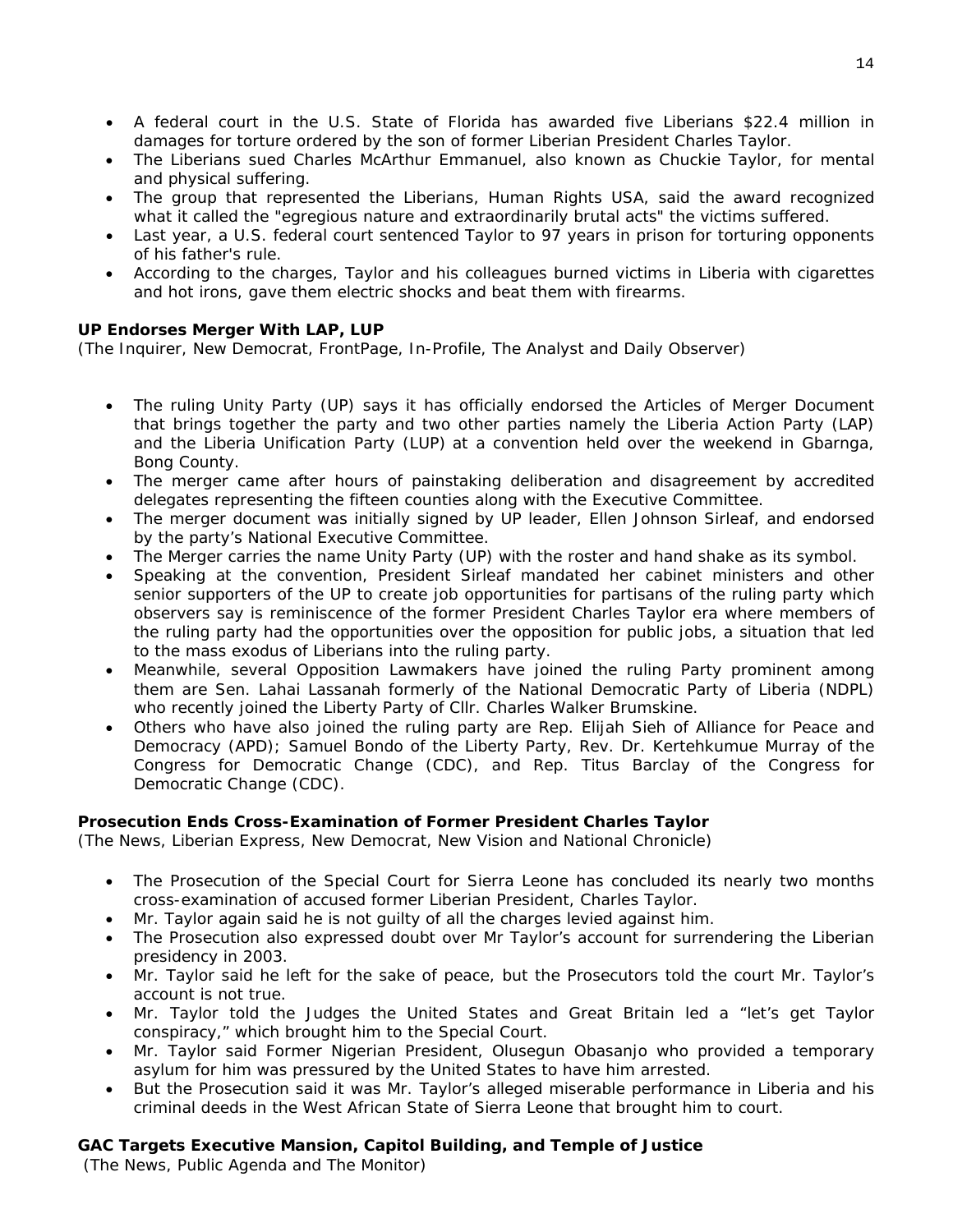- The General Auditing Commission (GAC) says it would conduct an audit of the Executive Mansion in line with it audit scope and mandate.
- The Director of Governmental Affairs at the GAC Edwin Harris said the Executive Mansion, National Legislature and Judiciary will all be audited at the appropriate time.
- Mr. Harris said the GAC was not afraid of these branches of Government because they squarely fall within the mandate of its audit.
- According to Mr. Harris, a risk index of the 72 Government ministries and agencies suggests that the branch of Government with the highest budget be audited first.
- The GAC Director disclosed the Executive Branch of Government was targeted first because it constitutes ninety-one percent of the 2009/2010 budget.
- He said due to the urgency of the HIPC process, five HIPC required Ministries were selected including Ministries of Finance, Lands, Mines and Energy, Education, Public Works, and Health.

## **ECOWAS Wants "Information Law" Passed**

(The Inquirer)

- After two days of exhaustive deliberations, media practitioners from the Economic Community of West African States (ECOWAS) have resolved that the ECOWAS Commission should encourage member states to enact the Freedom of Information Laws in their respective states.
- The media practitioners also called on ECOWAS to facilitate capacity-building programmes for media stakeholders, to enable them cover more effectively, regional programmes and issues, especially as they relate to the attainment of the ECOWAS Vision 2010 Agenda.
- They stressed the need for the ECOWAS Commission to develop a framework to involve media practitioners in its activities in a more structured and consistent manner.

#### **LEC To Increase Power Delivery**

(The News and The Inquirer)

- The Management of the Liberia Electricity Corporation (LEC) has presented briefing notes containing the present activities and its future plans to increase the capacity of power delivery to the inhabitants of Monrovia by the end of 2010.
- The presentation was made by LEC's Acting Managing Director Joseph T. Mayah during a courtesy call by Senators Devine of Bomi County and Gbezonger Findley of Grand Bassa County also a member on the Senate Committee to acquaint themselves with operations at the corporation.
- In his briefing, Mr. Mayah told the Senators that beyond the Emergency Power Program (EPP), plans are underway to install a 10MW diesel plant at Bushrod Island and that further discussions are on-going to increase generation to about 30MW with Independent Power Producers.

#### **UNMIL Drawdown is No Threat**

(The Analyst)

- [SIC] Nigerian Ambassador to Liberia, Ebenezer Adigun says the UN Mission in Liberia (UNMIL) drawdown is no security threat to the country.
- The Ambassador's assertion comes amidst fear that the drawdown could pose a possible security vacuum in the country due to the gradual pulling out of peacekeeping troops in the country.

## **Local Media – Star Radio** *(culled from website today at 09:00 am)*

#### **Individuals Recommended For Public Sanctions Could Be Pardoned**

- A Star radio research has gathered that individuals recommended for public sanctions in the TRC final report could be pardoned.
- Count 15.1 of the TRC recommendations speaks of the pardoning authority of the palaver hut describing it as a form of justice.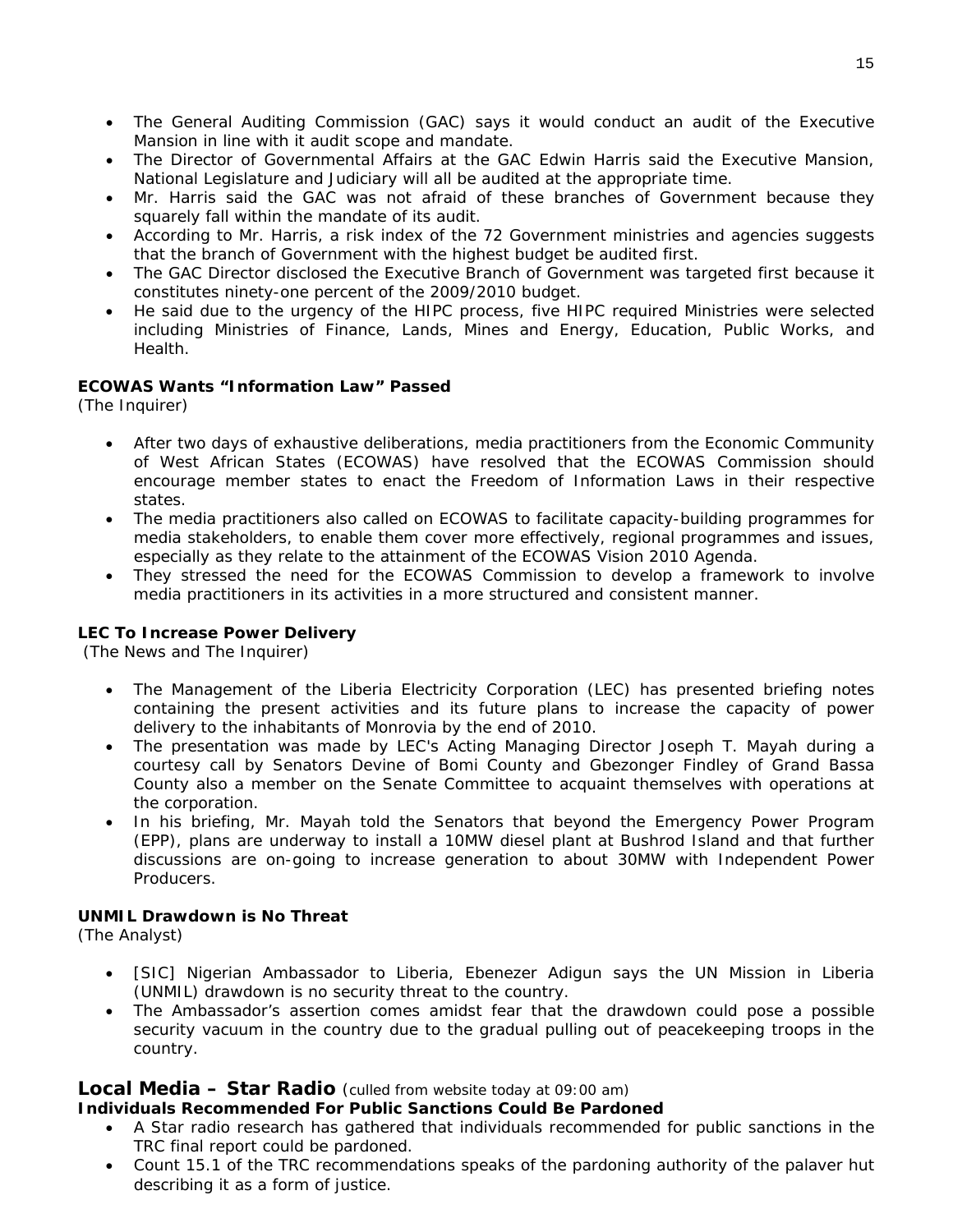- It further describes the palaver hut as an accountability mechanism with traditional orientation to foster national healing and reconciliation.
- Count 15.1 also requires that all perpetrators, their associates, warlords, financiers including those recommended for public sanctions appear before the palava hut.
- It maintains that the purpose of the palaver hut is to afford anyone who has committed a wrong or crime against individual or state to seek pardon.
- The section however clarified that persons recommended for persecution in the TRC report are not entitle to pardon by the palaver hut.
- According to Count 15.0 of the TRC report titled "Recommendations on Accountability" decisions reached through palaver hut are binding.

#### **President Sirleaf Returns To Legislature**

- President Ellen Johnson Sirleaf has for the first time commented on her controversial Presidential declaration at the Legislature, saying the debate over her declaration was part of the democratic process, which must be commended.
- President Sirleaf Friday paid an unannounced visit to the Legislature, where she held talks with Senate Pro-tempore Cletus Wortorson.
- According to the President, the talks with Senator Wortorson focused on her trip to the African Union Summit in Ethiopia and other national issues.
- The Liberian leader also told newsmen she has not received any official statement from opposition lawmakers who are demanding apology from her.
- The opposition lawmakers want President Sirleaf apologize for what they consider her insulting comments against them for passing the Threshold bill.

#### **Charles Taylor Again declares Innocence**

#### **GAC Targets Executive Mansion, Capitol Building, and Temple of Justice**

## **Radio Veritas** *(News monitored today at 09:45 am)* **Miami Court Nailed Chuckie Taylor With US\$22M For Tortured Victims**

## **Truth FM** *(News monitored today at 10:00 am)*

#### **President Sirleaf Wants Employment For UP Partisans**

- President Ellen Johnson Sirleaf has directed her cabinet ministers and heads of public corporations to begin the effective employment of at least two members of the ruling Unity Party (UP).
- President Sirleaf says such exercise was necessary to ensure that every member of the ruling party can gain access to employment.

\*\*\*\*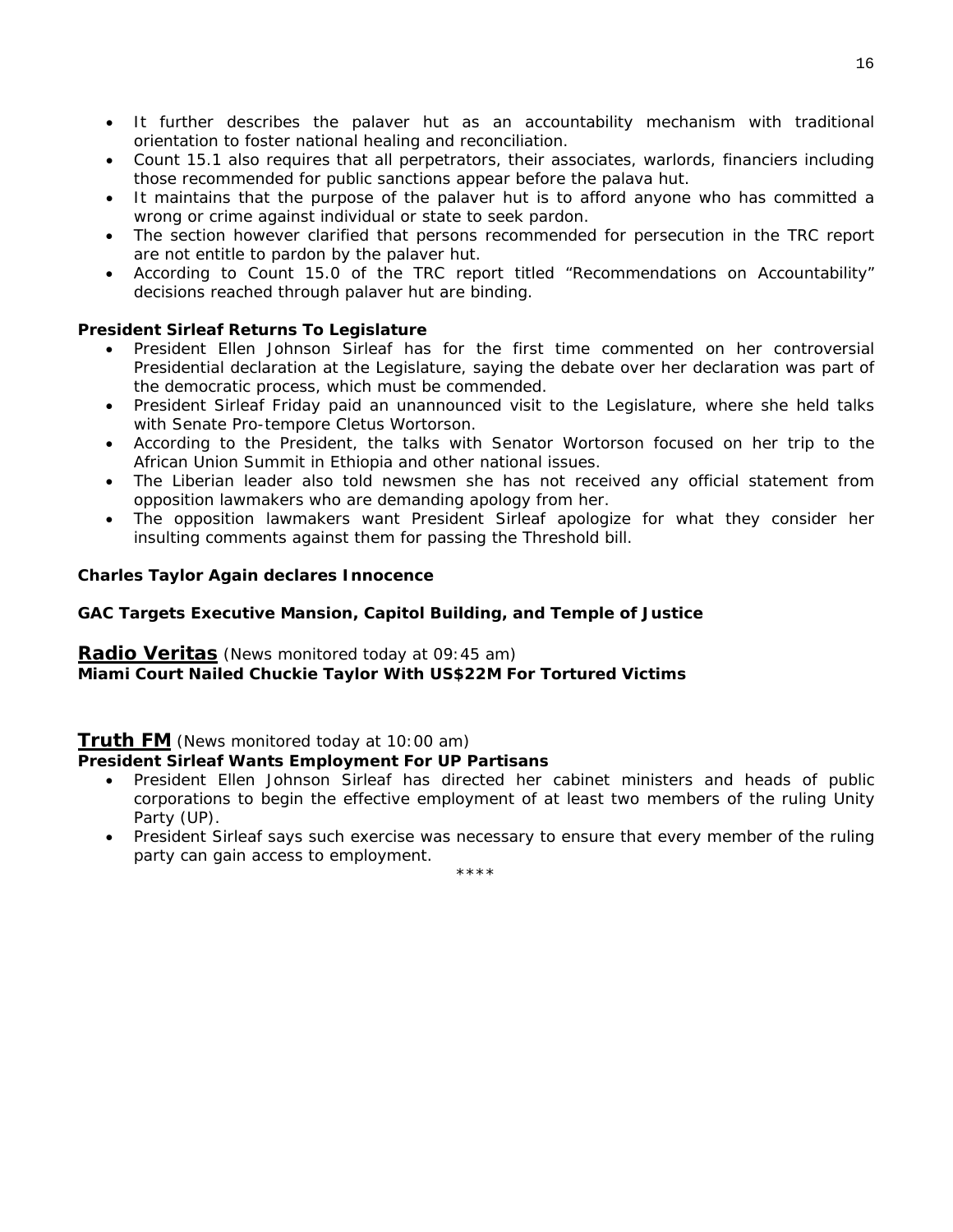## Associated Press

Tuesday, 9 February 2010

## **Genocide charge now possible for Sudan's al-Bashir**

The International Criminal Court will again consider charging Sudanese President Omar al-Bashir with genocide in Darfur, after an appeals panel ruled that judges made an "error in law" when they refused to indict him on that charge last year.

"He should get a lawyer," court prosecutor Luis Moreno Ocampo said after ruling Wednesday.

He accused al-Bashir of keeping 2.5 million refugees from specific ethnic groups in Darfur in camps "under genocide conditions, like a gigantic Auschwitz."

The appeals decision which said the burden of proof should be lower when prosecutors seek an indictment than when they try to secure a conviction at trial \_ fueled hopes among human rights activists that prosecutors will indict other leaders around the world for atrocities.

The court is currently considering allegations of atrocities in countries from Colombia to Kenya, Gaza to Afghanistan, but has so far launched formal prosecutions in just four countries, all of them in Africa.

"This gives a new wind to the sails of international justice," said Kenyan human rights activist Njonjo Mue.

Moreno Ocampo welcomed the decision to reopen the Darfur genocide case and vowed to give judges even more evidence when they again consider charging al-Bashir with genocide.

A five-judge appeals chamber said the International Criminal Court wrongly concluded in March that there was insufficient evidence to charge al-Bashir with three counts of genocide for allegedly attempting to wipe out entire ethnic groups in the war-ravaged province of Darfur.

Instead, the court charged him with seven counts of war crimes and crimes against humanity for allegedly orchestrating a campaign of murder, torture, rape and forced expulsions in Darfur.

The Sudanese president refuses to recognize the court's jurisdiction and has vowed never to surrender to it. Since the charges were issued, he has traveled to friendly countries but called off trips to nations where he fears he could be arrested and sent to The Hague.

Al-Bashir's hardline regime also threw out 13 international aid agencies working in Darfur last March when the court first indicted him. The move further compounded the humanitarian crisis in a region where 300,000 people have died since fighting broke out in 2003 between the government and rebels. The United Nations says 2.7 million people have been driven from their homes by the conflict.

"For me, the fact that President Bashir expelled the humanitarian organizations is confirming that his intention is the physical destruction of these people," Moreno Ocampo told The Associated Press in his office at the court.

In Washington, State Department spokesman P.J. Crowley would not say specifically whether the U.S. favored the prosecution of Bashir.